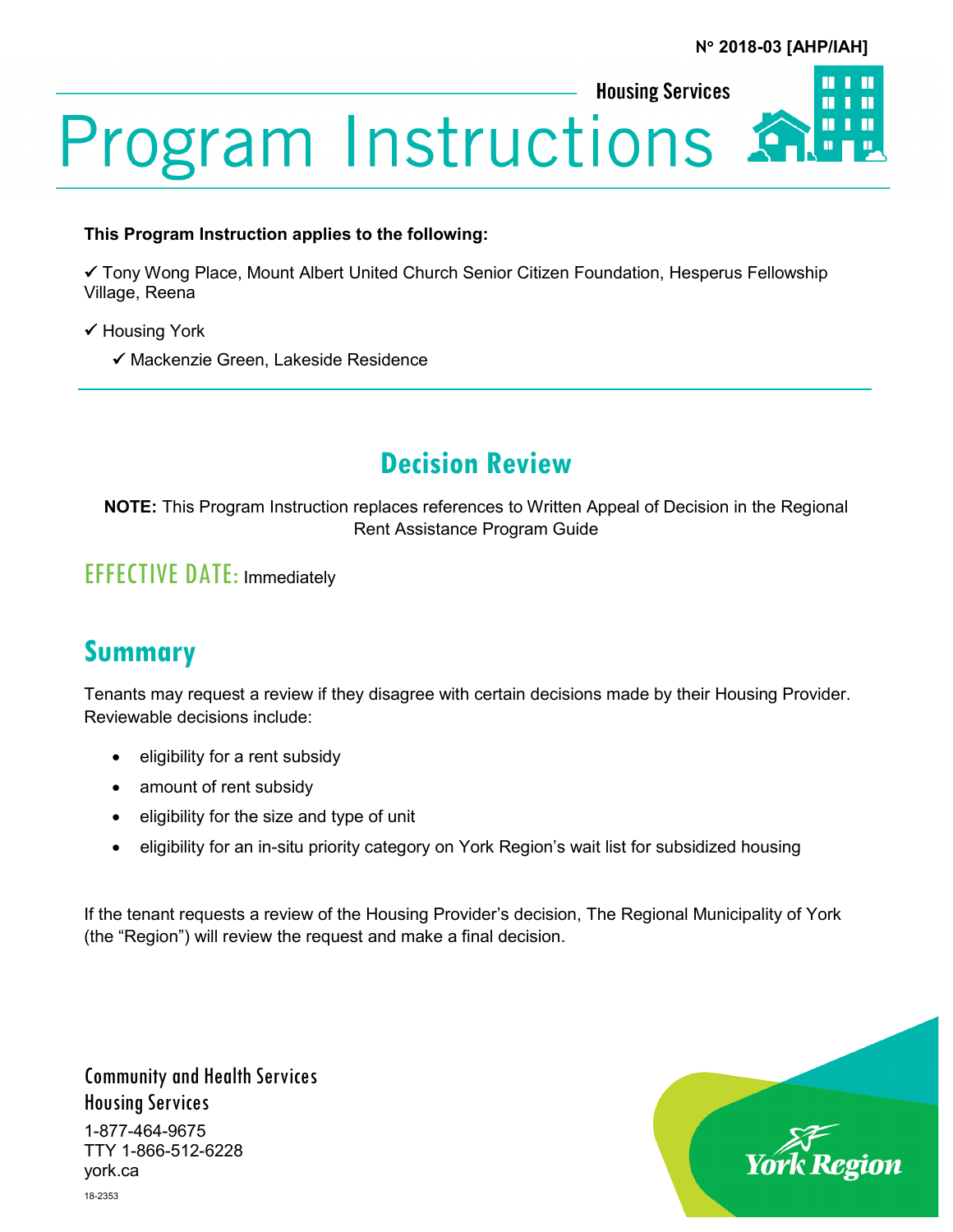# **Decision Review Process**

## REQUESTING A DECISION REVIEW

When a Housing Provider makes a decision, a decision letter must be provided to the tenant. The decision letter must explain the reason for the decision and explain how a tenant can request a review of the decision.

A tenant can, on behalf of the household, ask for a review by submitting a *Request for Review Form* to the Housing Provider within **15 calendar days** of the date on the decision letter.

#### **For** *Example:*

Mr. Johnson received a decision letter from his Housing Provider letting him know that his rent is increasing to \$578 per month. Mr. Johnson disagrees with this new rent amount.

Mr. Johnson can request a review of this decision with 15 days by submitting a *Request for Review Form* with supporting documents to explain why he disagrees.

Attachment 1 – Request for Review Form

## RECONSIDERING A DECISION

Housing Providers may reconsider the original decision when new information that affects the decision is provided by the tenant.

After the tenant submits a *Request for Review Form*, the Housing Provider has up to 15 calendar days to reconsider their original decision. If the Housing Provider cannot reconsider a decision within that time, the Request for Review package must be sent to the Region as soon as possible. All requests for reviews must be sent to the Region within 30 calendar days of the date on the decision letter.

The Housing Provider is not required to reconsider their original decision.

#### **Process**

- Step 1: Tenant submits a *Request for Review Form* containing new information
- Step 2: Housing Provider decides to reconsider the original decision based on new information
- Step 3: Housing Provider proposes a change of decision to the tenant
- Step 4A: Tenant doesn't agree with the suggested change to the decision
	- The Housing Provider forwards the Request for Review package to the Region **OR**
- Step 4B: Tenant agrees with the suggested change to the decision
	- The tenant cancels the request for review by signing the *Cancelling a Request for Review Form*
	- The Housing Provider changes the original decision and provides a copy of the changed decision to the tenant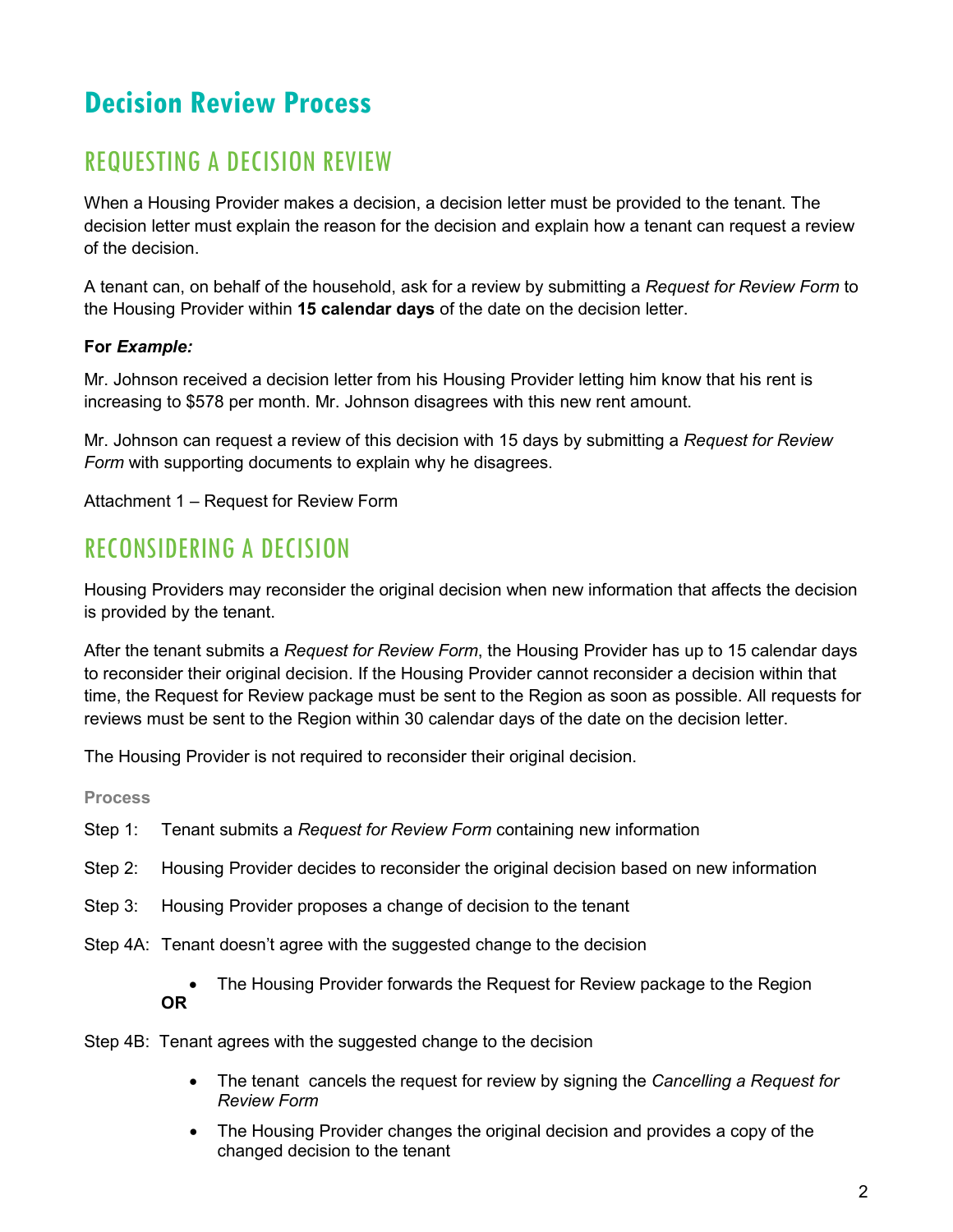- The changed decision will take effect on the same day the original decision would have, unless otherwise legislated
- Housing Provider informs their Program Coordinator of the cancelled review

Attachment 2 – Reconsidering a decision process flow chart

Attachment 3 – Cancelling a Request for Review Form

#### **For** *Example:*

Mr. Johnson submitted a *Request for Review Form* with copies of his current income information to his Housing Provider and explains that he thinks there was an error made in his calculation. His Housing Provider can review his income information and determine if an error was made. If the Housing Provider agrees there was an error in the original calculation, the Housing Provider can change the original decision. If Mr. Johnson agrees with the new decision, he cancels his review request by signing the *Cancelling a Request for Review Form*.

### NEW TOOL TO SUPPORT THE REVIEW OF DECISION PROCESS

#### **Communications Record**

The Communications Record is a tool for the Housing Provider to keep a record of communications with the tenant leading to the decision. Any time a Housing Provider requests information from the tenant to complete the annual or mid-year review, it should be documented on the Communications Record. Types of communication can include a phone call, voicemail, email, written notice, and/or verbal reminders.

The Communications Record will help ensure the tenant was aware of their obligations before a decision was made.

Attachment 4 – Communications Record template

## **Region's Process for Reviewing Decisions**

### REQUEST FOR REVIEW PACKAGE

The Region must review the original decision if:

- The Housing Provider will not be reconsidering the original decision
- The tenant disagreed with the proposed change to the original decision
- The request for review was submitted late

To review the decision, the Region requires a Request for Review package including the following information:

- A copy of the decision letter
- A copy of all documentation/information the Housing Provider used to make their decision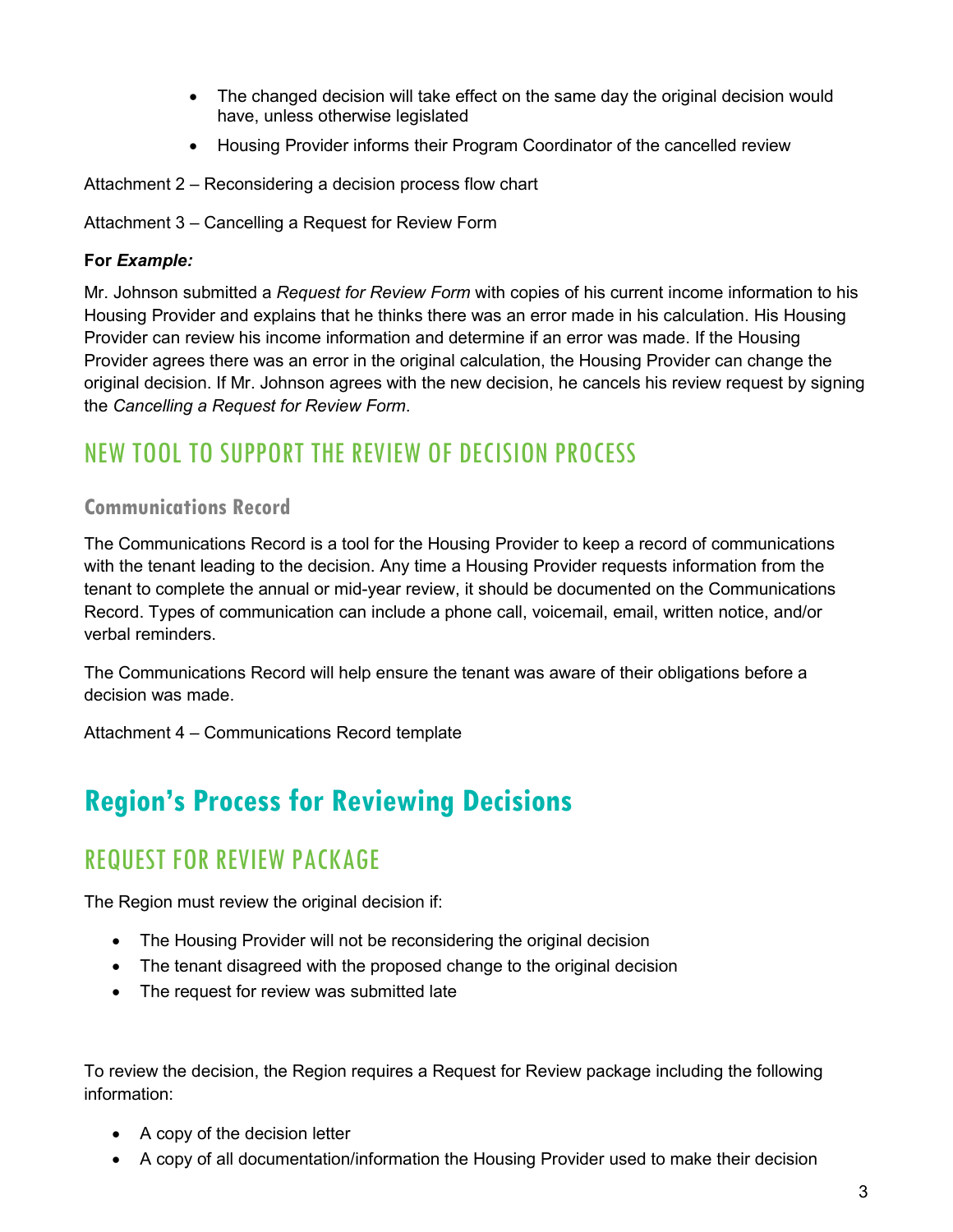- A copy of the *Communications Record* with copies of all relevant letters or correspondence (if available)
- *Request for Review Form* and all supporting documentation submitted by the tenant
- Documentation related to the reconsideration of a decision (if available)

The Housing Provider must forward all documents to the Region within 30 days of the original decision date.

Email: [housingproviderinfo@york.ca](mailto:housingproviderinfo@york.ca)

Mail: Housing Strategy and Program Delivery, Housing Services Branch, Community and Health Services The Regional Municipality of York 17250 Yonge Street Newmarket Ontario L3Y 6Z1

### REGIONAL REVIEW

The Region will conduct a review of the original decision. During the review process, the Region will only consider information included in the Request for Review package. The Region may contact the Housing Provider or tenant to ask for additional information, if needed. Additional information must be submitted to the Region within seven calendar days.

The Region will communicate with the Housing Provider if a situation arises that will delay the completion of a review.

The Region will send a letter with its final decision to the Housing Provider and the tenant.

### LATE SUBMISSIONS

A *Request for Review Form* is late if it was submitted more than 15 calendar days after the date on the decision letter. A late submission can still be reconsidered by the Housing Provider if it can be done within 30 days from the decision date.

If a Housing Provider received a *Request for Review Form* 30 calendar days after the decision date, this late submission must be sent to the Region.

The Region may conduct a review of a late submission if it agrees that the tenant could not meet the timelines because of unavoidable circumstance. Unavoidable circumstances must have a direct impact on the tenant (i.e. critical illness or hospitalization).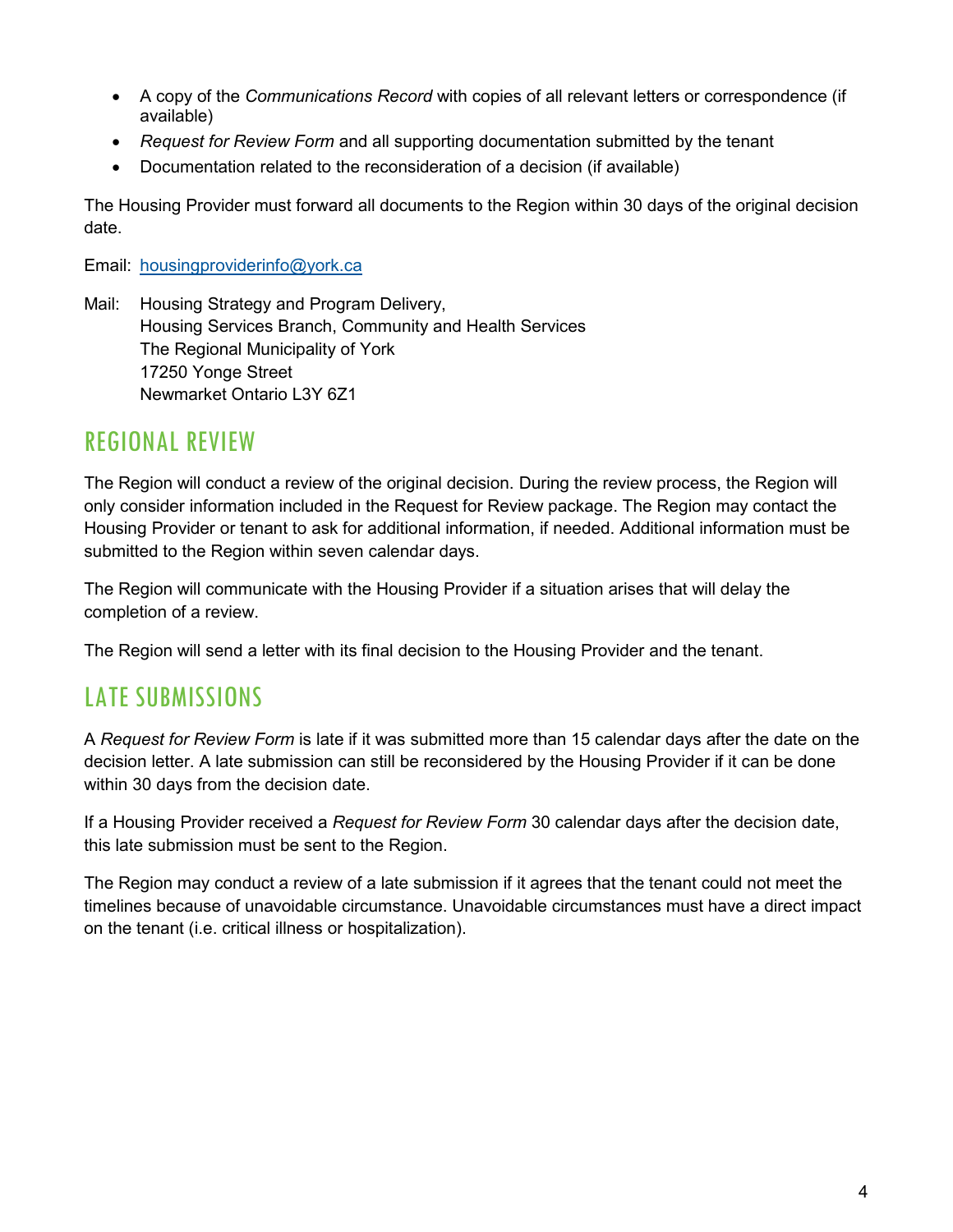# **Summary of Review Process and Timelines**

| <b>Step</b>                                                                                                                                                                                                                                                                                                                                                          | <b>Timeline</b>                                                                                                                                                                                                         |
|----------------------------------------------------------------------------------------------------------------------------------------------------------------------------------------------------------------------------------------------------------------------------------------------------------------------------------------------------------------------|-------------------------------------------------------------------------------------------------------------------------------------------------------------------------------------------------------------------------|
| <b>Decision Letter</b><br>The Housing Provider makes a decision and sends a letter to the<br>tenant                                                                                                                                                                                                                                                                  |                                                                                                                                                                                                                         |
| <b>Request for Review</b><br>The tenant does not agree with the Housing Provider's decision<br>and asks for a review of that decision by submitting a Request<br>for Review Form to their Housing Provider with any supporting<br>documents                                                                                                                          | Within 15* calendar days of the<br>date on the decision letter.<br>*including 5 days for mail                                                                                                                           |
| 1. Reconsideration of a decision<br>The Housing Provider can reconsider a decision if the tenant<br>provides new information with the Request for Review Form<br>OR/AND<br>2. Request for Review package (all documents relating to the<br>decision under review)<br>The Housing Provider puts together the Request for Review<br>package and sends it to the Region | The Housing Provider has up to 30<br>calendar days from the date on the<br>decision letter to reconsider a<br>decision.<br>On day 30 the Housing Provider<br>must send the Request for Review<br>package to the Region. |
| <b>Regional Review</b><br>The Region completes a review of the Housing Provider's<br>decision                                                                                                                                                                                                                                                                        | The Region will have 30 calendar<br>days to conduct a review.                                                                                                                                                           |
| <b>Final Decision Letter</b><br>The Region makes a final decision and sends a letter to the<br>tenant and the Housing Provider                                                                                                                                                                                                                                       | Within 7 business days after the<br>Region makes a final decision.                                                                                                                                                      |

**Authority** Rent Assistance Agreement